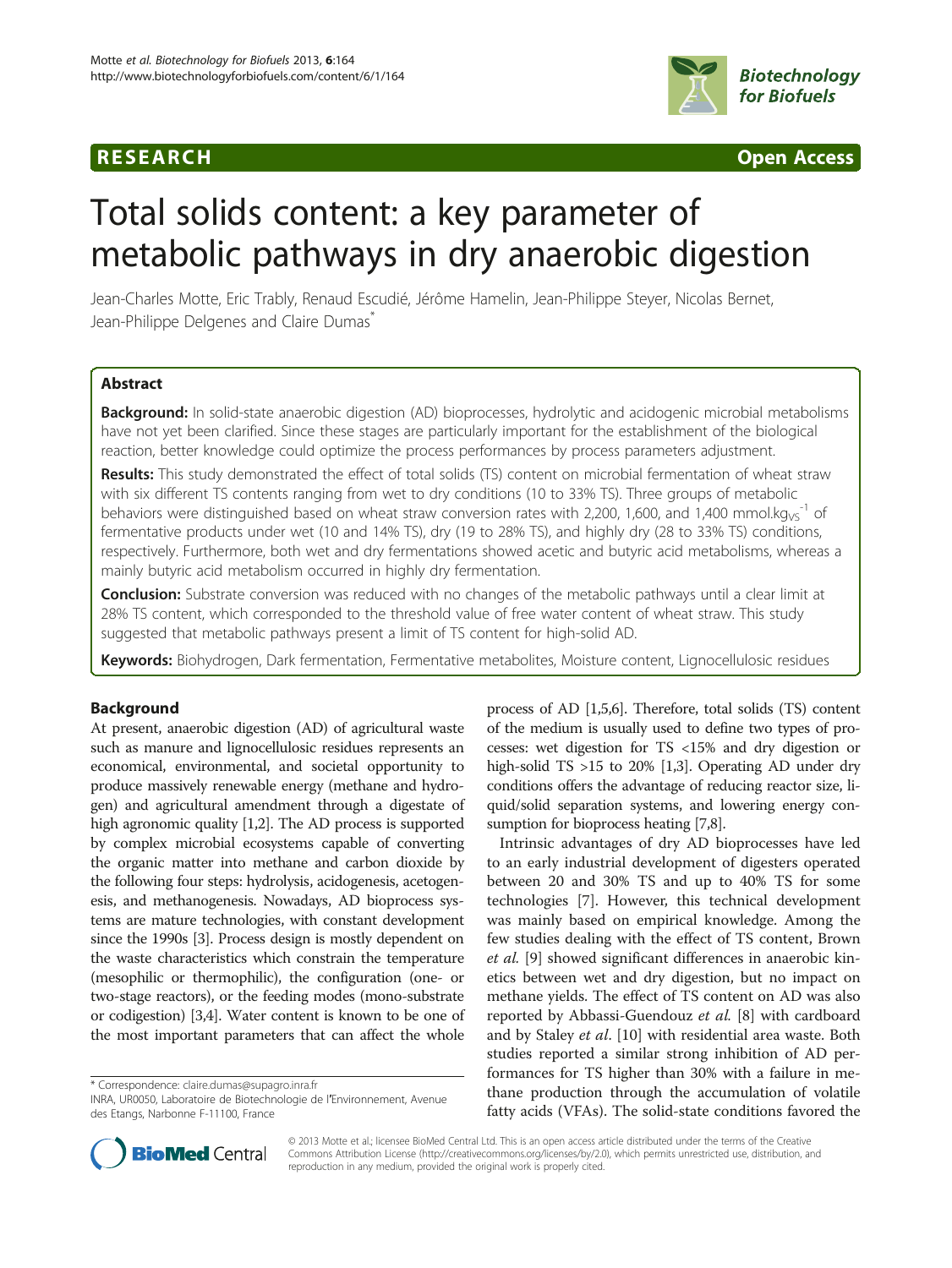emergence of specific microorganisms [[11](#page-8-0)]. Abbassi-Guendouz et al. [[12](#page-8-0)] observed the emergence of specific fermenting species of Clostridium in inhibited systems at high TS content. So far, the effect of TS content on dry microbial fermentation has rarely been evaluated. Only two studies compared the effects of a gradient of TS content (from 21 to 35% TS [[13\]](#page-8-0) and from 10 to 35% TS [[14\]](#page-8-0)) on biohydrogen production. Both concluded to a decrease of hydrogen production with an increase of TS content and the importance of alkalinity to buffer the media. However, these studies did not evaluate the impact of TS content on the metabolic pathways involved in dry conditions. Therefore, there is an important lack of knowledge on microbial fermentation metabolism related to the water content reduction.

The first two steps of AD, hydrolysis and acidogenesis, are commonly considered as the limiting steps of solid waste degradation [\[4](#page-7-0)[,10,15](#page-8-0)]. During these steps, several fermentative microbial pathways can be involved to degrade the organic matter [\[13\]](#page-8-0). Microbial fermentation consists in waste degradation to simple molecules that will be further used as substrate by methanogenic consortia [\[16](#page-8-0)]. As shown in Table 1, three categories of fermentative endproducts are generated when methanogenesis is blocked or inhibited: 1) a gaseous phase composed of hydrogen and carbon dioxide; 2) by-products associated with hydrogenproducing pathways, that is acetic and butyric acid; and 3) other metabolites of non-hydrogen-generating pathways such as propionic, valeric, and caproic acids, ethanol, or lactic acid [[16,17](#page-8-0)]. Since acetic and butyric acids are easier to degrade than other VFAs or organic acids [[16,18](#page-8-0)], their production and distribution after acidogenesis can be very informative on the ability of the system to easily start-up. A butyric/acetic acid molar ratio of 1.5 is often considered as an indicator of good operation of the

microbial fermentation process [[16](#page-8-0)]. Since hydrogen and its by-products, acetic and butyric acid, are easier to degrade, promoting their corresponding pathways could result in an improvement of methanogenesis kinetics [\[19](#page-8-0)]. Consequently, the accumulation of nonhydrogen metabolites could lead to methanogenesis inhibition, and conditions favoring AD inhibition should be avoided [\[20\]](#page-8-0). The feasibility of treating wheat straw, which is a model of lignocellulosic residues, in dry AD technology was previously demonstrated [[9,](#page-7-0)[21](#page-8-0)]. The objective of this study is to investigate the impact of TS content on microbial fermentation pathways of wheat straw, from wet to dry conditions.

#### Results and discussion

# Effect of total solids (TS) content on acidogenesis microbial activity

#### Lignocellulose characterization

Wheat straw had an initial TS content of  $95.6 \pm 0.7\%$ and a volatile solids (VS) content of  $88.9 \pm 0.7$ %. Wheat straw fiber analysis indicated the following fractionation (based on TS content):  $9.4 \pm 0.6\%$  of soluble fraction,  $33.0 \pm 1.1\%$  of hemicellulose,  $43.7 \pm 1.3\%$  of cellulose, and  $6.4 \pm 0.8\%$  of lignin. According to drying test results, the critical water content of the straw  $w_c$  was estimated at  $2.4 \pm 0.2$   $g_{\text{STS}}^{-1}$ , which corresponds to a critical TS content of  $29.4 \pm 1.6\%$   $gg^{-1}$  [\[24\]](#page-8-0). Production of gaseous compounds was monitored throughout the fermentation process in the reactors operated at six different TS contents. In all conditions, production of hydrogen and carbon dioxide ended after 11 days of operation.

#### Production of gaseous compounds

Production of gaseous compounds globally decreased with the increase of TS content from more than 35  $NmL.g<sub>TS</sub><sup>-1</sup>$ 

Table 1 Main balance reactions presented in anaerobic microbial fermentation

| Metabolic pathway  | <b>Equation</b><br>number | <b>Type of fermentation</b>               | <b>Reaction</b>                                                                                               | Informative products<br>Acetic acid, hydrogen |  |
|--------------------|---------------------------|-------------------------------------------|---------------------------------------------------------------------------------------------------------------|-----------------------------------------------|--|
| Hydrogen-producing |                           | Glucose fermentation                      | $C_6H_1$ , $O_6$ + 2H <sub>2</sub> O $\rightarrow$ 2CH <sub>3</sub> COOH + 2CO <sub>2</sub> + 4H <sub>2</sub> |                                               |  |
| Hydrogen-producing | $\overline{2}$            | Glucose fermentation                      | $C_6H_{12}O_6 \rightarrow CH_3CH_2CH_2COOH + 2CO_2 + 2H_2$                                                    | Butyric acid, hydrogen                        |  |
| Hydrogen-producing | 3                         | Propionic acid fermentation               | $CH_3CH_2COOH + H_2O \rightarrow CH_3COOH + CO_2 +$<br>$H_2O+H_2$                                             | Acetic acid, hydrogen                         |  |
| Hydrogen-consuming | $\overline{4}$            | Homoacetogenesis                          | $2CO2 + 4H2 \rightarrow CH3COOH + 2H2O$                                                                       | Acetic acid                                   |  |
| Hydrogen-consuming | 5                         | Propionic acid production                 | $C_6H_{12}O_6 + H_2 \rightarrow 2CH_3CH_2COOH + 2H_2O$                                                        | Propionic acid                                |  |
| Other metabolism   | 6                         | Propionic acid and ethanol<br>consumption | $CH_3CH_2OH + CH_3CH_2COOH \rightarrow$<br>$CH_3CH_2CH_2CH_2COOH + H_2O$                                      | Valeric acid                                  |  |
| Other metabolism   | 7                         | Butyric acid and ethanol<br>consumption   | $CH_3CH_2OH + CH_3CH_2CH_2COOH \rightarrow$<br>CH3CH3CH3CH3CH3COOH + H3O                                      | Caproic acid                                  |  |
| Other metabolism   | 8                         | Glucose fermentation                      | $C_6H_1$ <sub>2</sub> O <sub>6</sub> $\rightarrow$ 2CH <sub>3</sub> CH <sub>2</sub> OH + 2CO <sub>2</sub>     | Ethanol                                       |  |
| Other metabolism   | 9                         | Glucose fermentation                      | $C_6H_1$ <sub>2</sub> $O_6 \rightarrow$ 2CH <sub>3</sub> CHOHCOOH + 2CO <sub>2</sub>                          | Lactic acid                                   |  |

Hydrogen-producing, hydrogen-consuming, and other metabolites are produced during acidogenesis and reveal the use of the substrate. For a more efficient methanogenesis, hydrogen-producing pathways should be favored. Adapted from Guo et al. [\[16\]](#page-8-0), Valdez-Vazquez and Poggi-Varaldo [[17\]](#page-8-0), Cord-Ruwisch et al. [[22\]](#page-8-0), and Stadtman et al. [\[23\]](#page-8-0).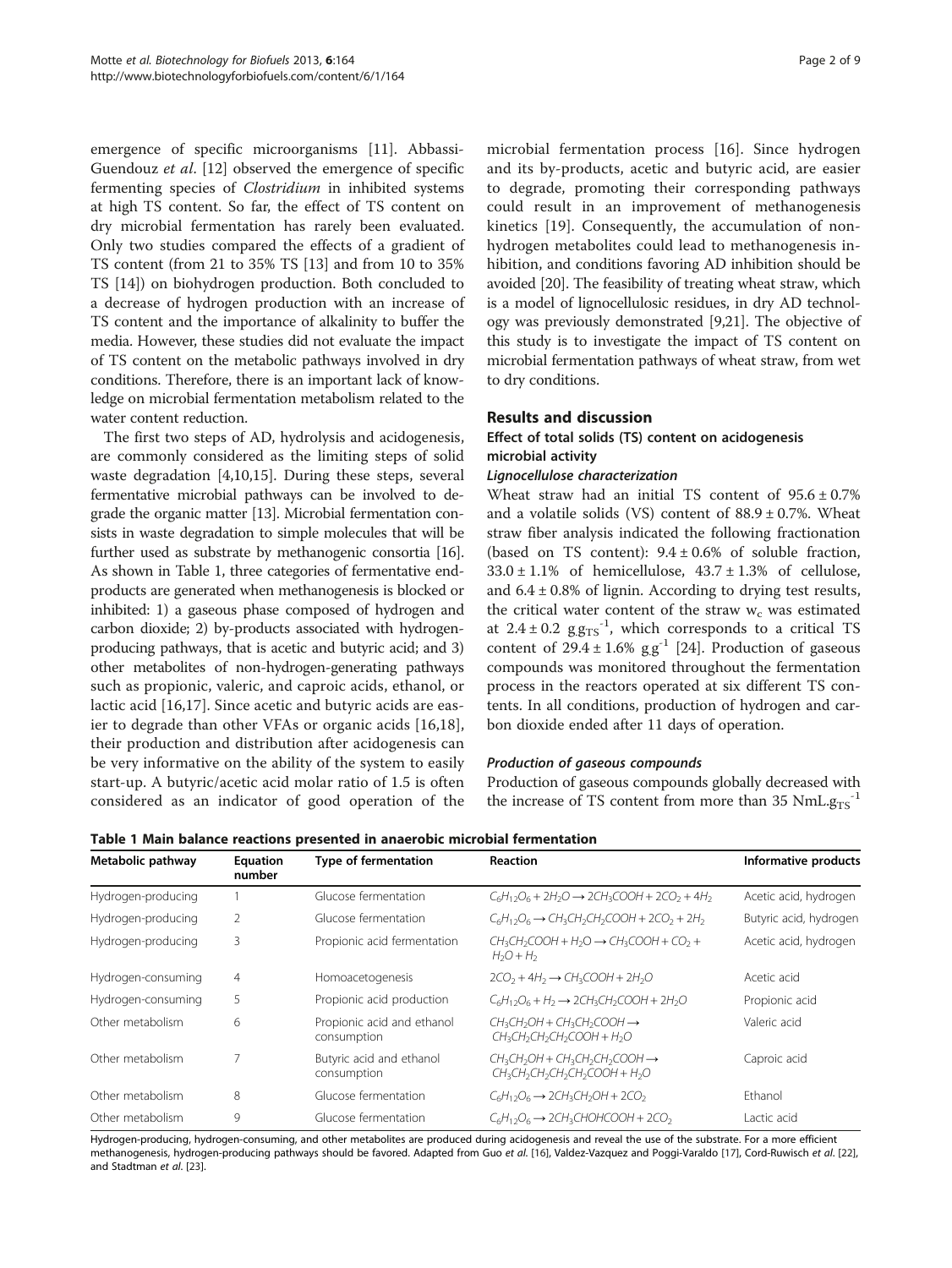for 10 and 14% TS, between 22 and 26  $NmL.g_{TS}^{-1}$  from 19 to 28% TS, and less than 20  $NmL.g. \frac{3.13}{1.5}$  for 28 and 30% TS. Based on kinetics and production of gaseous compounds, two distinct behaviors within the four replicates were observed at 28% TS: two replicates (named 28a% TS) had a similar trend to the experiments carried out at lower TS values, while two other replicates (named 28b% TS) behaved as at higher TS content. Other indicators are presented in Figure 1 to differentiate the conditions: the time to achieve 90% of the total hydrogen and carbon dioxide production, the hydrogen content (ratio  $H_2$ /gaseous products), and the biohydrogen yield. The time to achieve 90% of the hydrogen production was affected by the TS content: it was less than 4 days between 10% and 28a% TS (fast reaction rate), and more than 8 days between 28b% and 33% TS (slow reaction rate). Moreover, the hydrogen content was strongly impacted and significantly decreased with the increase of TS content, from about 55% of hydrogen at 10% TS to 15% at 33% TS. Hydrogen production was lowered by the increase of TS content and three groups were distinguished (P value of 2.8e-13, <0.001): at 10 and 14% TS, hydrogen production was higher than 15  $NmL.g<sub>TS</sub><sup>-1</sup>$ , between 8 and 9  $NmL.g<sub>TS</sub><sup>-1</sup>$  at 19 to 28% TS, and lower than 5  $NmL.g<sub>TS</sub><sup>-1</sup>$ at 28 and 33% TS. Based on the correlation of Monlau et al. [[25\]](#page-8-0), the soluble sugar analysis indicated a hydrogen potential of 21.6 NmL. $g_{TS}^{-1}$ . The hydrogen potential of the wheat straw estimate was higher than the 17.8  $NmL.g<sub>TS</sub><sup>-1</sup>$  of hydrogen obtained at 10% TS. Even though the hydrogen potential is higher than generally reported in the literature (between 5 and 10  $NmL.g<sub>TS</sub><sup>-1</sup>$ 

[[26,27](#page-8-0)]), the results suggest that only the soluble phase of the substrate was degraded.

#### Conversion into metabolites

In addition to production of gaseous products, soluble fermentative end-products were simultaneously produced. Total concentration of soluble metabolites increased with the increase in TS content, with  $3.6 \pm 0.2$ ,  $5.4 \pm 0.3$ ,  $5.6 \pm 1.5$ 0.5,  $6.4 \pm 1.0$ ,  $8.0 \pm 0.4$ ,  $9.8 \pm 1.2$ , and  $11.9 \pm 1.4$  g.L<sup>-1</sup> of soluble phase at 10, 14, 19, 24, 28a, 28b, and 33% TS, respectively. The decrease of water content leads to high apparent metabolite concentrations. These concentrations are theoretically highly inhibitory for methanogenic activity, even though they are classically observed with no inhibition in dry AD [\[1\]](#page-7-0). The overall final pH remained constant around  $5.5 \pm 0.1$  for all conditions despite the high concentration of soluble products. This pH was within the range of optimal pH for dark fermentation (between 5 and 6) [[16,28](#page-8-0)], because of the presence of the MES buffer. Therefore, in this experiment, the absence of inhibition due to the potential acidification of the medium was likely due to the presence of a buffer. In Figure [2,](#page-3-0) the molar concentration of end-products ( $H_2$ , CO<sub>2</sub>, VFA, ethanol, and lactate) was normalized by the amount of TS in the medium. The corresponding data are presented in Additional file [1.](#page-7-0) The sum of all these products, after normalization, indicates the reaction advancement of the microbial conversion of wheat straw. According to the TS content, three groups were distinguished based on substrate conversion advancement (P value of  $5.7e-12$ , <0.001): 10 and 14% TS with approximately  $2,288 \pm 168$  mmol.kg<sub>TS</sub><sup>-1</sup>

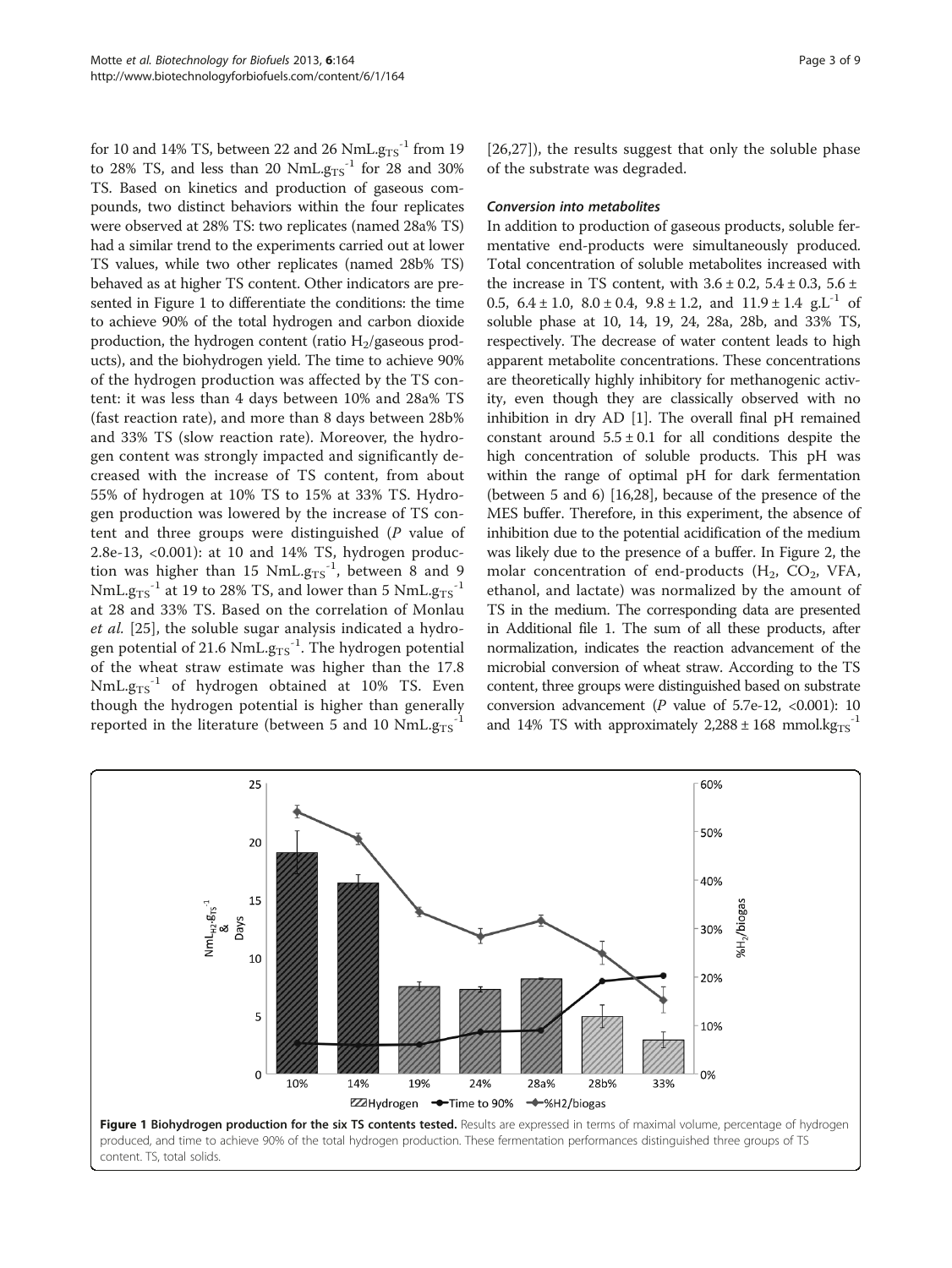<span id="page-3-0"></span>

of fermentative products, 19 to 28a% TS with approximately  $1,610 \pm 41$  mmol.kg<sub>TS</sub><sup>-1</sup>, and finally 28b and 33% TS with approximately  $1,389 \pm 38$  mmol.kg<sub>TS</sub><sup>-1</sup>.

Table 2 shows the distribution of metabolites regarding the three following categories: gaseous products, soluble products associated with hydrogen production (acetic and butyric acid), and soluble products leading to no hydrogen production (other VFAs, ethanol, and lactate). For all the conditions, the proportion of gaseous

products ( $H_2$  and  $CO_2$ ) was in the same order of magnitude, between 57 and 67% of the sum of metabolites. However, as revealed by the hydrogen/carbon dioxide ratio, three groups were distinguished ( $P$  value of 2.1e-11, <0.001): 10 and 14% TS with a hydrogen/carbon dioxide molar ratio of  $1.06 \pm 0.14$ , 19 to 28a% TS with  $0.46 \pm 0.05$ , and 28b to 33% TS with  $0.23 \pm 0.09$ . On the overall range of TS content, the hydrogen associated VFAs, that is acetic and butyric acids, represented between 20 and 32% of the sum of

Table 2 Distribution of fermentative products for the six conditions

| <b>Categories</b>                | Unit (molar %)        | Wet (W)                  | Dry(D)              | Highly dry (HD)        | <b>Similarity</b>           | <b>Similarity</b>           |
|----------------------------------|-----------------------|--------------------------|---------------------|------------------------|-----------------------------|-----------------------------|
|                                  |                       | $10\% \leq TS \leq 14\%$ | $19\% <$ TS $<$ 28% | $28\% <$ TS $\leq$ 33% | W-D group                   | W-D group                   |
| Gas products                     | Total products        | $63\% \pm 2$             | $63\% \pm 5$        | $57\% \pm 5$           | Similar ( $P = 0.34$ , ns)  | Different $(P = 1e-2^*)$    |
| Hydrogen                         | Gas products          | $51\% \pm 3$             | $31\% \pm 3$        | $18\% \pm 6$           | Different $(P = 3e-7***$    | Different $(P = 2e-4***)$   |
| Carbon dioxide                   |                       | $49\% \pm 3$             | $69\% \pm 3$        | $82\% \pm 6$           | Different $(P = 3e-7***$    | Different $(P = 2e-4***)$   |
| Hydrogen associated<br>with VFAs | Total products        | $30\% \pm 3$             | $23\% \pm 5$        | $29\% \pm 2$           | Different $(P = 3e-2^*)$    | Different $(P = 2e-4***)$   |
| Acetic acid                      | Hydrogen associated   | $62\% + 12$              | $62\% \pm 10$       | $29\% \pm 5$           | Similar ( $P = 0.12$ , ns)  | Different ( $P = 5e-7***$ ) |
| Butyric acid                     | with VFAs             | $38\% \pm 10$            | $38\% \pm 12$       | $71\% \pm 5$           | Similar ( $P = 0.12$ , ns)  | Different ( $P = 5e-7***$ ) |
| <b>Other metabolites</b>         | Total products        | $7\% \pm 2$              | $14\% \pm 2$        | $13% \pm 4$            | Different ( $P = 3e-5***$ ) | Similar ( $P = 0.26$ , ns)  |
| Propionic acid                   | Concurrent metabolite | $23% \pm 4$              | $26\% \pm 3$        | $26\% \pm 13$          | Similar ( $P = 0.54$ , ns)  | Similar ( $P = 0.39$ , ns)  |
| Valeric acid                     |                       | $7\% \pm 3$              | $12\% \pm 3$        | $14\% \pm 3$           | Different $(P = 7e-4^*)$    | Different $(P = 2e-2^*)$    |
| Caproic acid                     |                       | $15% \pm 7$              | $1\% \pm 2$         | $0\% \pm 0$            | Different $(P = 2e-7***$    | Similar ( $P = 0.07$ , ns)  |
| Lactic acid                      |                       | $0\% \pm 0$              | $0\% \pm 0$         | $12\% \pm 13$          | Similar ( $P = 0.27$ , ns)  | Different $(P = 2e-3^*)$    |
| Ethanol                          |                       | $55% \pm 7$              | $60\% \pm 7$        | $52\% \pm 10$          | Similar ( $P = 0.71$ , ns)  | Similar ( $P = 0.12$ , ns)  |

The three groups of TS contents are classified in three categories: gaseous products, VFAs associated with the production of hydrogen, and other metabolites. The similarity between group wet and dry and group dry and highly dry is indicated based on ANOVA. P value levels of significance: \* < 0.05; \*\* < 0.01; \*\*\* < 0.001; and ns, >0.05. D, dry; HD, highly dry; ns, not significant; TS, total solids; VFA, volatile fatty acid; W, wet.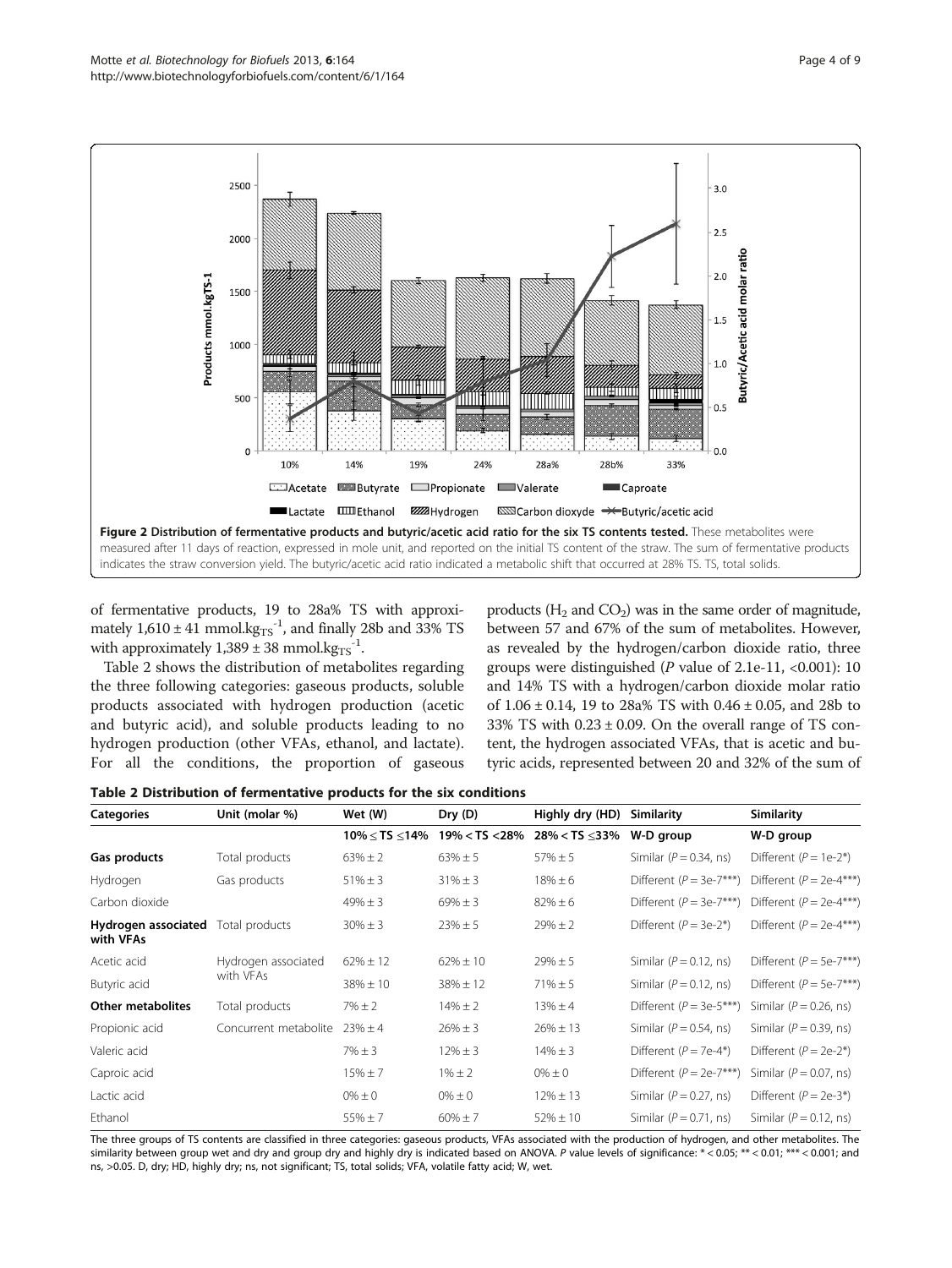metabolites. However, their distribution revealed only two groups based on the butyric/acetic acid molar ratios (P value of 2.6e-8, <0.001): from 10 to 28a% TS with an average value of  $0.69 \pm 0.32$ , and 28b and 33% TS with a significantly higher ratio of  $2.47 \pm 0.59$ . Homoacetogenic activity was quantified by estimating a theoretical molar balance between the hydrogen produced or consumed for the production of acetic, propionic, and butyric acids from the glucose equivalent and the experimental amount of hydrogen (equation 1, 2, and 5). The difference indicated the hydrogen consumed, mainly by homoacetogenesis: 462, 312, 357, 174, 81, 303, and 359 mmol.kg<sub>TS</sub><sup>-1</sup> of missing hydrogen at 10, 14, 19, 24, 28a, 28b, and 33% TS, respectively. If for every condition the molar balance was in agreement with the accumulation of acetic acid, at 28b and 33% TS a lack of hydrogen was observed that could not be explained by any metabolite production. The other fermentative products (propionic, valeric, and caproic acids, ethanol, and lactate) are associated with no hydrogen-producing pathways and corresponded to less than 7% of the total fermentative products for 10 and 14% TS, and more than 13% from 19 to 33% TS. The product distribution within this category was similar in most of the operating conditions for ethanol (P value of 0.17, not significant) and propionic acids  $(P$  value of 0.45, not significant) corresponding to  $25 \pm 7\%$  and  $56 \pm 8\%$  of the other metabolites, respectively. The main differences of the 'no hydrogen' metabolism were the measurement of 17% of lactate at 33% TS ( $P$  value of 2e-3, <0.05) and approximately 15% of caproic acid at 10 and 14% TS ( $P$  value of 2e-7, <0.001), and a decrease of valeric acid quantity at 10 and 14% TS ( $P$  value of 7e-4, <0.05).

# Distinguishment of three acidogenesis behaviors

In this study, the increase in TS contents had two consecutive consequences on acidogenesis: a sharp reduction of 25% in wheat straw conversion between 14 and 19% TS, followed by a clear shift in metabolite distribution at 28% TS. A microbial community analysis was performed on the final media to verify the origin of the metabolite distribution. Additional file [2](#page-7-0) shows these results in more detail. The absence of correlation between the profile and TS content could attribute the butyric acid production to a metabolic shift and not to the emergence of a new population. Based on these observations, a classification in three groups of the effect of TS content on acidogenesis is proposed: a wet fermentation group (W) for  $10\% \leq TS \leq 14\%$ , a dry fermentation group (D) for  $19\% \leq TS \leq 28a\%$ , and a highly dry fermentation group (HD) for 28b% < TS ≤33%.

# Wet fermentation group (W)

The group W, that is 10 and 14% TS batch tests, corresponds to water-saturated conditions usually described as wet digestion for AD systems. Wet digestion is characterized by a liquid medium, which allows homogeneity in the bioreactor, full access of the degrading microorganisms to the substrate, and dilution of inhibitory products (VFAs) [\[15\]](#page-8-0). Under these conditions, the substrate conversion rate is mainly limited by solid hydrolysis [[29](#page-8-0)]. Concerning the fermentation, group W is characterized by the highest hydrogen production (more than 15  $NmL.g<sub>TS</sub><sup>-1</sup>$ ), a fast reaction, and a hydrogen-producing pathway-oriented metabolism (more than 50% of the gaseous products). Fermentative end-products corresponded mainly to hydrogen and carbon dioxide (approximately 63% of the total metabolites), acetic and butyric acids (approximately 30% of the total metabolites), and ethanol and propionic acids (for the last 7%). Additionally, butyric/ acetic acid ratios of 0.4 and 0.8, observed respectively at 10 and 14% TS, are low when compared to the overall stoichiometric ratio of 1.5 for hydrogen production re-ported by Guo et al. [\[16\]](#page-8-0). These low ratios resulted from higher production of acetic acid. Since the fermentation was achieved in 4 days, which resulted in a decrease of hydrogen concentrations in headspace, this acetic acid production was probably associated with hydrogen consumption. Therefore, hydrogen-consuming pathways were likely to occur either through homoacetogenesis (low butyric/acetic acid ratio, equation 4) or the propionic acidproducing pathway (equation 5) [\[17](#page-8-0)]. Overall, the group W shows a microbial metabolism favorable to the synthesis of microbial by-products that are easily degradable by subsequent methanogenesis (hydrogen, acetic acid, and butyric acid) [[19,20\]](#page-8-0).

# Dry fermentation group (D)

In group D, that is batch tests operated between 19 and 28a% TS, metabolite distribution and reaction rate were both similar to group W. The distribution of soluble fermentative products corresponded mainly to acetic and butyric acids (23% of total metabolites), with a butyric/ acetic acid ratio ranging from 0.4 to 1.0. These ratios are consistent with literature data for dark fermentation under dry conditions [[30\]](#page-8-0). Here again, such metabolite distribution resulted from the delay between metabolite analysis and fermentation achievement (4 days). The decrease of hydrogen content in gas phase and an increase of carbon dioxide production were also observed in group D. Both observations, hydrogen consumption and low butyric/acetic acid ratio, suggested a significant homoacetogenesis. The homoacetogenic activity was of a lower proportion than in group W experiments:  $17\% \pm 4$  of the total straw conversion against  $8\% \pm 4$ . Therefore, the decrease of hydrogen content can be explained by higher production of concurrent metabolites (30% more), which conducts to a direct consumption of hydrogen to generate propionic acid (equation 5) or the production of carbon dioxide and ethanol with no hydrogen (equation 8).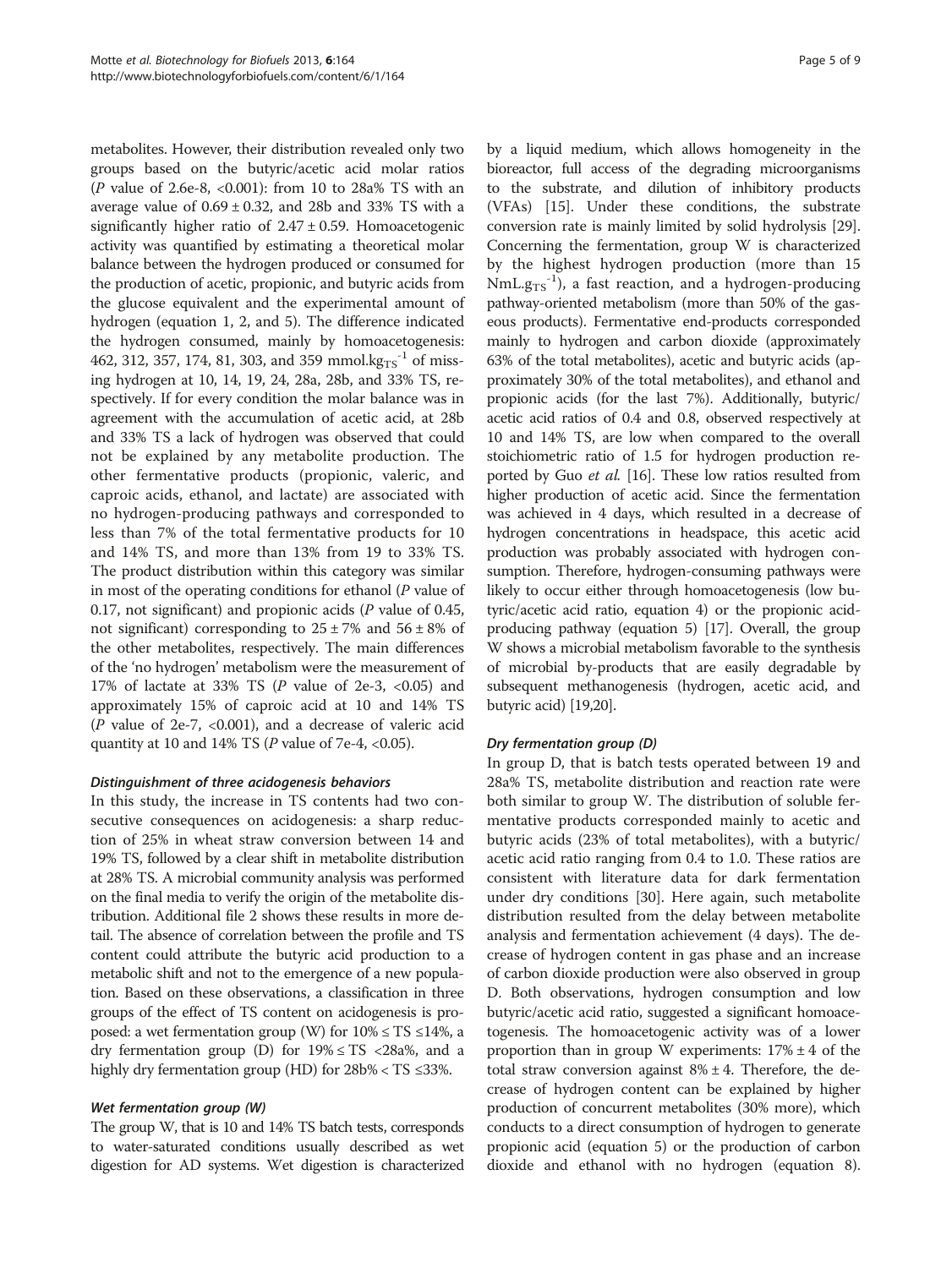Therefore, both ethanol and propionic acid can explain the decrease of the hydrogen/gaseous product ratio. Microorganisms involved in the production of ethanol and propionic acid are known to be more resistant to environmental stress than hydrogen-producing bacteria [\[18,31](#page-8-0)]. The decrease of substrate conversion yield of 30% between groups W and D (1,300 down to 900 mmol.kg $_{TS}^{-1}$  of fermentative product) was likely caused by the decrease of substrate accessibility due to the reduction of water content. Indeed, switching from wet to dry conditions makes it more difficult for microorganisms to access solids [[32](#page-8-0)]. This hypothesis is also consistent with the slight changes of metabolisms observed between groups W and D, and the decrease of performances generally observed in dry digestion processes [\[6\]](#page-7-0). The limit between the two groups occurred between 14 and 19% TS in this study and is consistent with literature data, although this limit has not been clearly defined with values varying between 15 and 20% TS [\[3,8,9\]](#page-7-0). In the present study, no clear threshold value could be determined and further studies are required by refining the TS content between 14 and 19% TS.

# Highly dry fermentation group (HD)

Group HD, that is 28b and 33% TS batch tests, was characterized by very low hydrogen production, low hydrogen/gaseous product ratio, and slow fermentation rates requiring 8 days to reach the maximum hydrogen productivity. The substrate conversion was reduced by approximately 40% of group W and 15% of group D. Thus, by reducing the water content, its effect was increased in group HD, with a slight increase in ethanol and propionic acid production. This observation could partly explain the reduction of hydrogen content in gas phase (only 18%) by a higher production of carbon dioxide. If the amount of acetic acid is similar to group D, a very high concentration of butyric acid was measured [\[26](#page-8-0)]. Since every mole of butyric acid produced is associated with the production of two moles of hydrogen (equation 2), the quantity of hydrogen measured is lower than expected (288 mmol.kg $_{TS}^{-1}$  of butyric acid against 163 mmol. $kg_{TS}^{-1}$  of hydrogen). Although the existence of hydrogen-consuming pathways that could have redirected microbial activity (equation 4 and 5), the low quantity of acetic and propionic acids fails to explain the occurrence of high concentration of butyric acid concomitant to a low hydrogen yield. These observations may suggest a butyric pathway with no hydrogen production [\[8,](#page-7-0)[10](#page-8-0)]. Such a pathway is rarely described in the literature and results from a complex chain of reactions. For example, a rare pathway constituting of acetic acid and glucose consumption to produce butyric acid was observed in acidified thermophilic condition [\[33\]](#page-8-0). The important decrease of water according to the increase of TS content could explain such a metabolic shift occurring

under these very particular conditions by an effect on the medium acidity.

In addition, the value of 28% TS corresponded to a critical TS content. Two duplicates (28a%) behaved like experiments in group D (19 and 24% TS), while the two others (28b%) were classified in group HD. Interestingly, similar shifts were previously reported and discussed in studies dealing with organic solids AD [[8,](#page-7-0)[10](#page-8-0)]. Even though the tested substrate differs (cardboard versus urban waste), these experimental works identified a threshold value of approximately 30% TS, beyond that AD was inhibited by high VFA accumulation. Abbassi-Guendouz et al. [[12](#page-8-0)] found the emergence of specific bacterial communities for highly dry AD (Clostridium) and specific Archaea for groups W, D, and HD. To explain this phenomenon, Staley *et al.* [\[10\]](#page-8-0) suggested that the role of local spatial heterogeneities is essential, as proposed elsewhere by Martin [[32](#page-8-0)]. These authors assumed that the reduction in water content could create high local concentrations of inhibitory products leading to depleted zones with no microbial activity. However, such niches were not observed at a centimeter scale [\[10\]](#page-8-0). It was proposed that these depleted areas could exist but at microscopic scale [[32](#page-8-0)]. Based on experimental and modeling approaches, a similar threshold of 30% TS was observed with two distinct behaviors where semi-liquid and dry conditions (10 to 30% TS) were limited by microbial hydrolysis rates, and highly dry digestion (30 and 35% TS) was limited by liquid/gas mass transfers [\[8](#page-7-0)]. According to drying test results, the critical TS content was estimated at 29.4 ± 1.6% (ratio in  $g_{TS}g^{-1}$ ). Therefore, at higher TS contents, no free water was available for wheat straw degradation. Interestingly, the limit between the dry and highly dry group [\[8](#page-7-0)] is consistent with the critical TS content shown in this study with two different substrates and batch reactors operated under different conditions, for example no pH buffering. This value may be the limit above which free water appears to be limiting in the medium. The highly dry fermentation might be affected by a lack of free water available for microbial activity with consequences in microbial metabolisms, as shown in this study. In solid-state fermentation, Orzua et al. [\[24\]](#page-8-0) suggested that the free water content is an important parameter impacting both biological and physical mechanisms of the system [\[15,32](#page-8-0)]. Since the lack of free water appeared only for TS content higher than 29%, extracellular enzymatic activity might remain active [[34\]](#page-8-0). Further studies are required to verify whether this critical TS content may correspond to the maximum TS content to be applied for efficient acidogenesis on organic waste.

#### Conclusions

The present study investigates the effect of TS content on wheat straw acidogenesis from wet to highly dry conditions (10 to 33% TS) (Figure [3](#page-6-0)). Compared to wet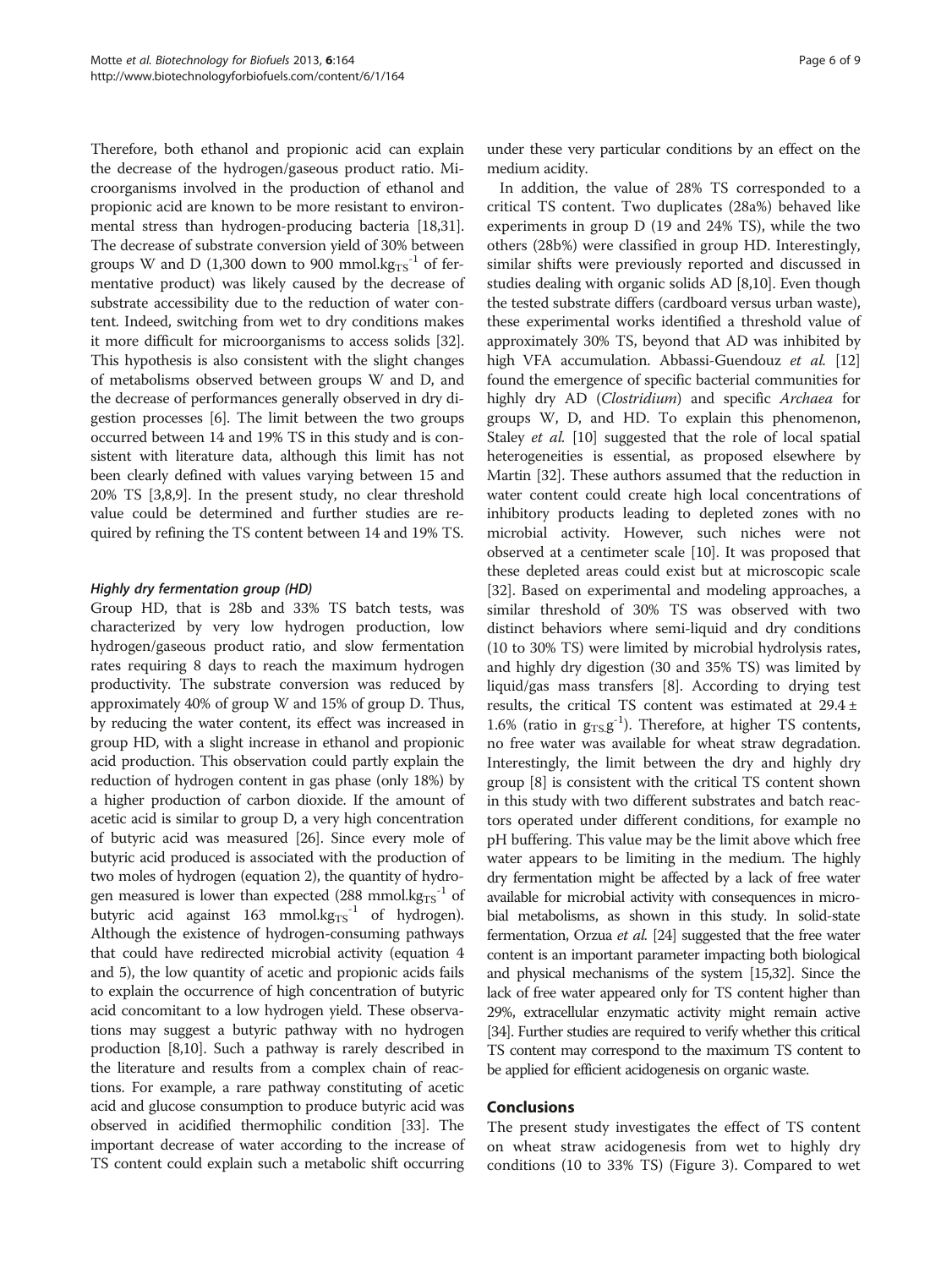<span id="page-6-0"></span>

conditions, dry media faced heterogeneities responsible for a decrease of substrate conversion yield without modification of the metabolic pathways. However, a metabolism shift unfavorable for hydrogen production was observed at 28% TS. It was supposed that this clear limit is linked to the decrease of free water in the media. This work concludes that fermentation of lignocellulosic waste in dry conditions could be optimized in order to produce hydrogen or valuable VFAs.

# Methods

#### **Substrate**

Wheat straw (Triticum aestivum) was harvested in July 2010 at an organic farm located in the Hérault region of France. A bale was homogenized manually, aliquoted in plastic bags, and stored at ambient temperature. The straw was then milled at 1 mm and sieved between 0.4 and 1 mm. The Van Soest fractionation was performed with the fiberbag system (Gerhardt, Crailsheim, Germany). The proportion of free and bound water was assessed with a drying test of wheat straw, according to the protocol proposed by García-Bernet et al. [\[35](#page-8-0)]. This method identifies the moisture content when the water evaporation kinetic starts to decrease. This point, marking the transition between bound to free water, is defined as the critical water fraction  $w_c$  (water content expressed in  $g_{\text{STS}}^{-1}$ ).

# Inoculum source

Four different digestates were sampled in AD plants treating organic waste to obtain a high microbial diversity in the initial anaerobic inoculum. A mix of inocula was

prepared to equalize the contribution of each inoculum source (25% in VS basis). Two digestates were collected from two upflow anaerobic sludge blanket (UASB) digesters treating effluents from a sugar factory or sludge from a wastewater treatment plant under mesophilic and thermophilic conditions, respectively. Two other digestates were sampled in two dry anaerobic digesters treating the organic fraction of municipal waste and operated under mesophilic and thermophilic conditions. The digestates were centrifuged at 3,000  $g$  during 15 minutes at 4°C and the liquid phase was collected as inoculum. A thermal treatment (90°C, 15 minutes) was applied to the inoculum to eliminate any methanogenic activity [[17,26\]](#page-8-0). It had a pH of 8.95 and composed of 2.4% TS and 1.5% VS.

#### Acidogenesis batch tests

Batch tests were operated in four replicates, with six different TS contents ranging from wet to dry conditions: 10, 14, 19, 24, 28, and 33  $g_{TS}g^{-1}$ . In each 600 mL flask, the medium was composed of:  $21.4 \pm 0.1$  g of straw,  $69.3 \pm 1.4$  mL of inoculum,  $16.0 \pm 0.3$  g of 2-(N-morpholino) ethanesulfonic acid (MES) buffer, and 10 mL of a 3.2% NaOH solution to maintain a pH at  $5.7 \pm 0.1$  and  $4.1 \pm 0.1$  mL of a trace element solution with the following composition:  $1.5 \text{ g.L}^{-1}$ of FeCl<sub>2</sub>,H<sub>2</sub>O; 62 mg,L<sup>-1</sup> of H<sub>3</sub>BO<sub>3</sub>,H<sub>2</sub>O; 117 mg,L<sup>-1</sup> of  $MnSO_4H_2O$ ; 26 mg.L<sup>-1</sup> of CoCl<sub>2</sub>,6H<sub>2</sub>O; 120 mg.L<sup>-1</sup> of  $ZnCl_2$ ; 28 mg.L<sup>-1</sup> of NiCl<sub>2</sub>,6H<sub>2</sub>O; 38 mg.L<sup>-1</sup> of CuCl<sub>2</sub>,2H<sub>2</sub>O;  $31.8 \text{ mg.L}^{-1}$  of NaMoO<sub>4</sub>,2H<sub>2</sub>O; and 4.4 mL of HCL 37%. Distillated water addition was calculated by mass balance on both TS and VS contents (including straw, inoculum, buffer, and solution addition) in order to obtain the required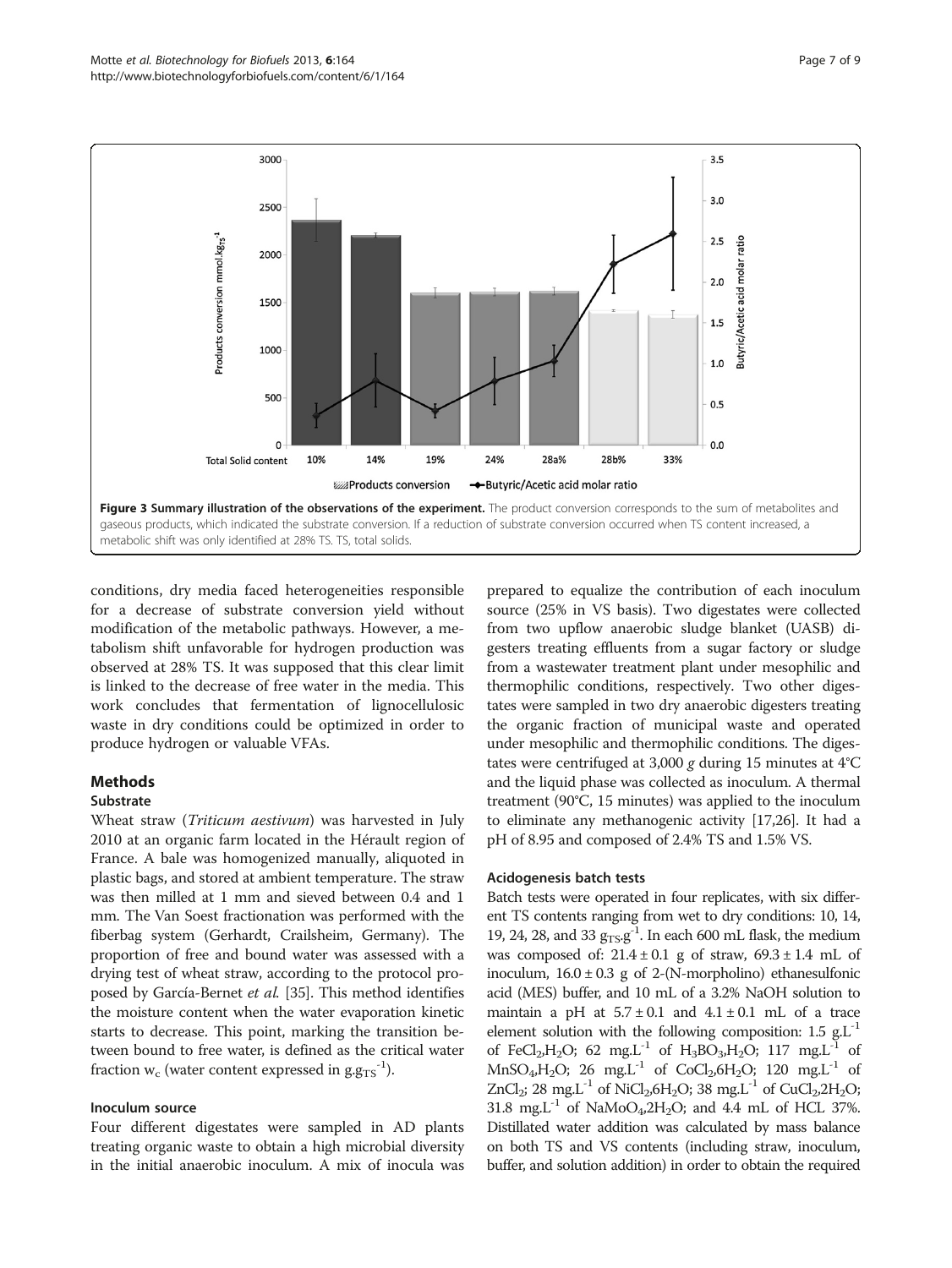<span id="page-7-0"></span>TS contents: 259.2 ± 1.9, 130.3 ± 1.0, 67.6 ± 0.7, 30.6 ± 0.3,  $5.1 \pm 0.1$ , and  $0.0 \pm 0.0$  mL for 9.5, 14.2, 18.8, 24.0, 28.1, and 33.2% TS, respectively. The batch tests were then incubated at  $35^{\circ}$ C ± 1 for 11 days.

#### Gaseous products quantification and analysis

All batch reactors were connected to a multiplexed R3000 micro-gas chromatograph (μGC) with two analytical capillary columns (SRA instrument, Marcy l'Etoile, France) to monitor gas production on line. The first column was dedicated to carbon dioxide analysis and corresponded to a 5Å molecular sieve (10 m length and 0.32 mm diameter) with argon as carrier gas at a pressure of 30 PSI. The second column dedicated to oxygen, hydrogen, nitrogen, and methane analysis was a PLOT Q (8 m length and 0.32 mm diameter) with helium as carrier gas (20 PSI). The injector and column temperatures were 90°C and 80°C, respectively. The detector was a microthermal conductivity detector (μTCD). Multiplexing the channels allowed the simultaneous connection of 28 batch tests with a measure of the total gas production every 4 hours, by pressure measurement. To maintain a constant pressure in headspace, the gas composition was evaluated by sampling only when pressure was higher than 1.1 bars.

#### Analytical procedure

Reactors were sampled at the beginning (after the inoculation phase) and the end of each experiment. Samples were homogenized with a magnetic mixer (10 and 14% TS series) or by hand-shaking (19 to 33% TS series). In order to extract the liquid fractions of the reactors a gravimetric dilution to 5% TS was performed. The liquid phase was then extracted after filtration with a microfiber filter GF/D (2.7 μm Whatman, Kent, UK). The pH was measured immediately after dilution. VFAs were measured with a gas chromatograph Varian 580 (Palo Alto, CA, USA) composed of an Elite-FFAP Crossbond Carbowax 15 m column connected to a flame ionization detector (FID) at 280°C. Nitrogen at 6 mL.min<sup>-1</sup> was used as carrier gas. Main fermentation metabolites were analyzed after filtration at 0.2 μm by HPLC equipped with an HPX-87H column (Bio-Rad, Hercules, CA, USA) at 35°C. The eluting solution corresponded to a 0.005 M  $H<sub>2</sub>SO<sub>4</sub>$  water solution at a flow rate of  $0.4$  mL.min<sup>-1</sup>.

#### Statistical analysis

The R software (version 2.15.1) coupled with Rcmdr package version 1.8-4 was used for statistical significance measurement, using analysis of variance (ANOVA) with a P value at 0.05. The notations of significance levels of P values were: \* < 0.05; \*\* < 0.01; \*\*\* < 0.001; and not significant (ns), >0.05.

# Additional files

[Additional file 1:](http://www.biomedcentral.com/content/supplementary/1754-6834-6-164-S1.pdf) Distribution of fermentative products for the six conditions tested. The 28% TS condition is a threshold value and is split into two groups. This table provides the original data of Figure [2](#page-3-0).

[Additional file 2:](http://www.biomedcentral.com/content/supplementary/1754-6834-6-164-S2.pdf) Principal component analysis (PCA) of bacterial communities was characterized using CE-SSCP profiles including discriminant peaks. Since the PCA shows an absence of correlation between profiles and TS content, butyric acid production can be attributed to a metabolic shift and not to the emergence of new population.

#### Abbreviations

AD: Anaerobic digestion; ANOVA: Analysis of variance; CE-SSCP: Capillary electrophoresis single strand conformation polymorphism; D: Dry fermentation; FID: Flame ionization detector; HD: Highly dry fermentation; HPLC: High performance liquid chromatography; MES: 2-(N-morpholino) ethanesulfonic acid; PCA: Principal component analysis; TS: Total solids; UASB: Upflow anaerobic sludge blanket; VFA: Volatile fatty acid; VS: Volatile solids; W: Wet fermentation; μGC: micro-gas chromatograph; μTCD: microthermal conductivity detector.

#### Competing interests

The authors declare that they have no competing interests.

#### Authors' contributions

JCM designed and carried out the experiments, analyzed results, and wrote the manuscript. ET, RE, and CD assisted and validated the experimental design and reviewed the manuscript. NB, JPD, and JPS coordinated the project and reviewed the manuscript. All authors read and approved the final manuscript.

#### Acknowledgements

The National Institute of Agronomic Research (INRA) finances this research. JCM was financially supported by the University of Montpellier, France.

#### Received: 18 June 2013 Accepted: 13 November 2013 Published: 22 November 2013

#### References

- 1. Karthikeyan O, Visvanathan C: Bio-energy recovery from high-solid organic substrates by dry anaerobic bio-conversion processes: a review. Rev Environ Sci Biotechnol 2013, 12:257–284.
- 2. Cioabla AE, Ionel I, Dumitrel GA, Popescu F: Comparative study on factors affecting anaerobic digestion of agricultural vegetal residues. Biotechnol Biofuels 2012, 5:39.
- 3. De Baere L, Mattheeuws B: State of the Art of Anaerobic Digestion in Europe. 32nd edition. Guadalajara: International Water Association, 12th World Congress on Anaerobic Digestion; 2010:1–7.
- 4. Mata-Alvarez J, Macé S, Llabrés P: Anaerobic digestion of organic solid wastes. An overview of research achievements and perspectives. Bioresour Technol 2000, 74:3–16.
- Le Hyaric R, Benbelkacem H, Bollon J, Bayard R, Escudié R, Buffière P: Influence of moisture content on the specific methanogenic activity of dry mesophilic municipal solid waste digestate. J Chem Technol Biotechnol 2012, 87:1032–1035.
- 6. Forster-Carneiro T, Pérez M, Romero LI: Influence of total solid and inoculum contents on performance of anaerobic reactors treating food waste. Bioresour Technol 2008, 99:6994–7002.
- 7. Rapport J, Zhang R, Jenkins B, Williams R: Current anaerobic digestion technologies used for treatment of municipal organic solid waste. Sacramento, CA: California Environmental Protection Agency; 2008:1–90.
- 8. Abbassi-Guendouz A, Brockmann D, Trably E, Dumas C, Delgenès JP, Steyer JP, Escudié R: Total solids content drives high solid anaerobic digestion via mass transfer limitation. Bioresour Technol 2012, 111:55–61.
- 9. Brown D, Shi J, Li Y: Comparison of solid-state to liquid anaerobic digestion of lignocellulosic feedstocks for biogas production. Bioresour Technol 2012, 124:379–386.